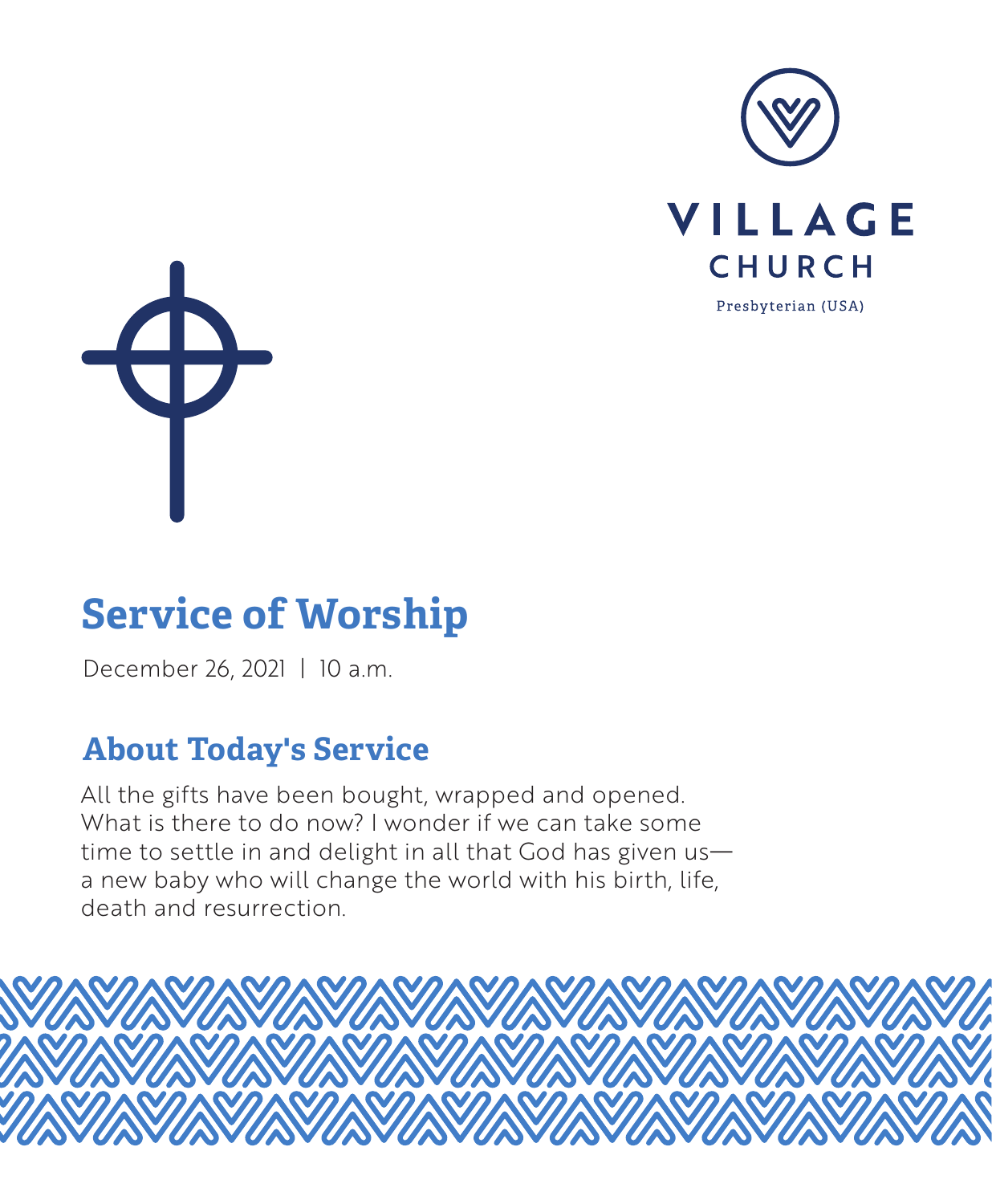# **GOD'S PEOPLE GATHER**

Prelude *O Come, All Ye Faithful*  arr. Aaron Shows; Dr. Elisa Bickers, organ

Words of Welcome Rev. Sally S. Wright

Call To Worship Rev. Tom Are, Jr. (1999) 2014 12:30 Area and March 2014 12:30 Area and March 2014 12:30 Area and March 2014 12:30 Area and March 2014 12:30 Area and March 2014 12:30 Area and March 2014 12:30 Area and March

It was the Apostle who said it most clearly: Jesus Christ, who though he was as God did not regard equality with God as something to be exploited, but instead emptied himself.

**He humbled himself being born in human likeness; he humbled himself being found in human form.**

At the name of Jesus, we bow our knees and lift our voice

**for the one who humbled himself is still God.**

\*Hymn, No. 147 (v. 1,2,3,6) *The First Nowell*

\*Unison Morning Prayer

**Gracious God,**

**Where shepherds knelt and the wisest offered themselves,**

**we too have peered into the face of your love and found welcome.**

**We confess, we come in half-belief, yet stirred by the promise of the holy birth.**

**For in the Bethlehem babe we have found a love that calls us by name.** 

**In Christ's name we pray. Amen.**

\*Sung Response

**Gloria in excelsis Deo! Gloria in excelsis Deo!**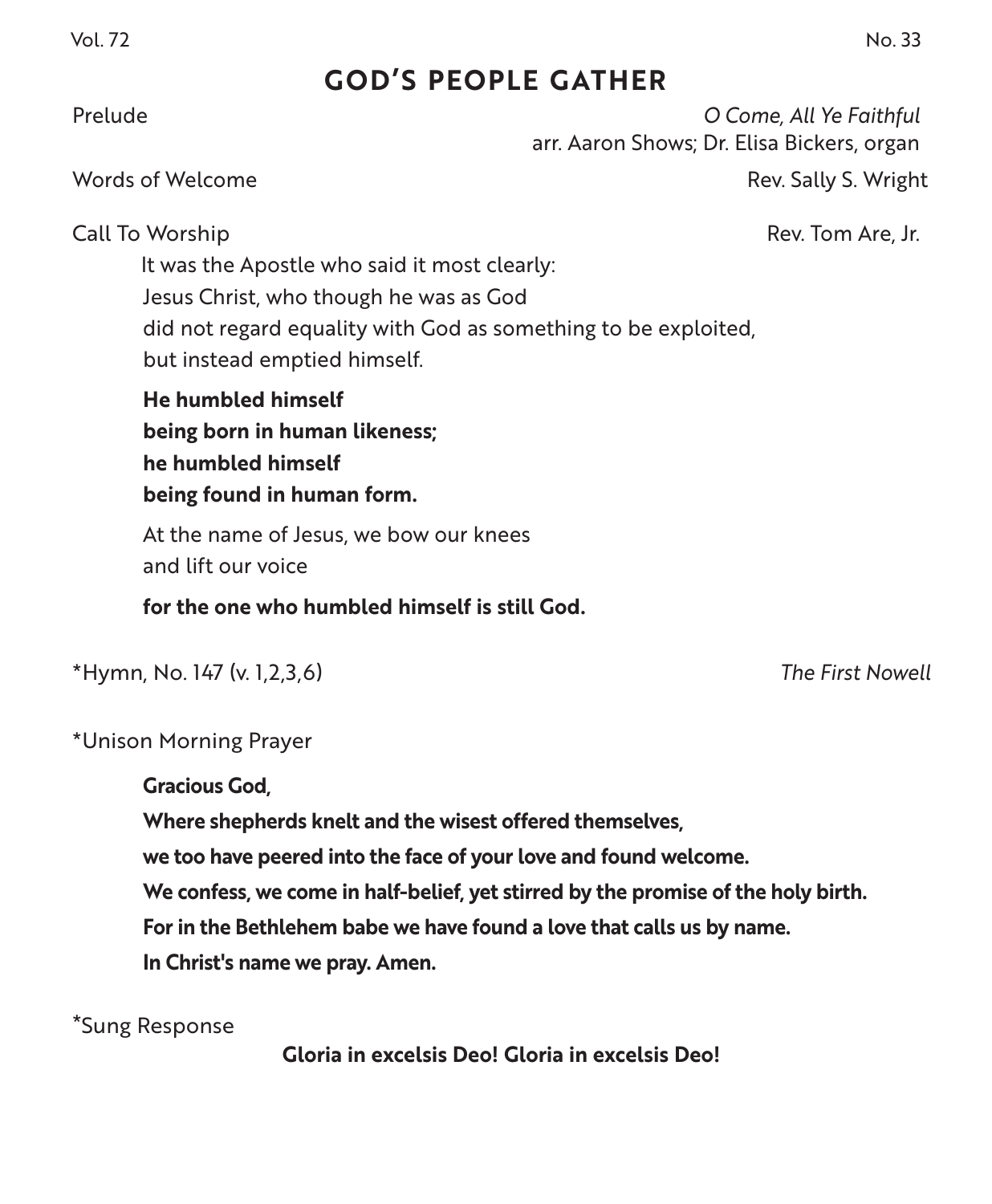| The Sacrament of Baptism                                                                                                                                                                                                                                                                            |                          |                                     |
|-----------------------------------------------------------------------------------------------------------------------------------------------------------------------------------------------------------------------------------------------------------------------------------------------------|--------------------------|-------------------------------------|
| Sung Response, Hymn, No. 128                                                                                                                                                                                                                                                                        |                          | Infant Holy, Infant Lowly           |
| Prayer of Illumination                                                                                                                                                                                                                                                                              |                          |                                     |
| Scripture                                                                                                                                                                                                                                                                                           |                          | Luke 2:1-7 (pg. 933)                |
| Hymn, No. 120 (v. 1, 3,4)                                                                                                                                                                                                                                                                           |                          | <b>Where Shepherds Lately Knelt</b> |
| Prayers of the People and The Lord's Prayer                                                                                                                                                                                                                                                         |                          |                                     |
| Thy kingdom come, thy will be done, on earth as it is in heaven.<br>Give us this day our daily bread;<br>and forgive us our debts, as we forgive our debtors;<br>and lead us not into temptation, but deliver us from evil.<br>For thine is the kingdom and the power and the glory, forever. Amen. |                          |                                     |
| Scripture                                                                                                                                                                                                                                                                                           |                          | Luke 2:8-20 (pg. 933)               |
| *Hymn, No. 132 (v. 1, 3)                                                                                                                                                                                                                                                                            |                          | Good Christian Friends, Rejoice     |
| Scripture                                                                                                                                                                                                                                                                                           |                          | Matthew 2:1-12 (pg. 877)            |
| Sermon                                                                                                                                                                                                                                                                                              | Love has Come: Now What? | Rev. Sally S. Wright                |
| <b>RESPONSE TO THE WORD</b>                                                                                                                                                                                                                                                                         |                          |                                     |
| *Hymn, No. 129 (v. 1,3)                                                                                                                                                                                                                                                                             |                          | Lo, How a Rose E'er Blooming        |
| Call for the Offering                                                                                                                                                                                                                                                                               |                          |                                     |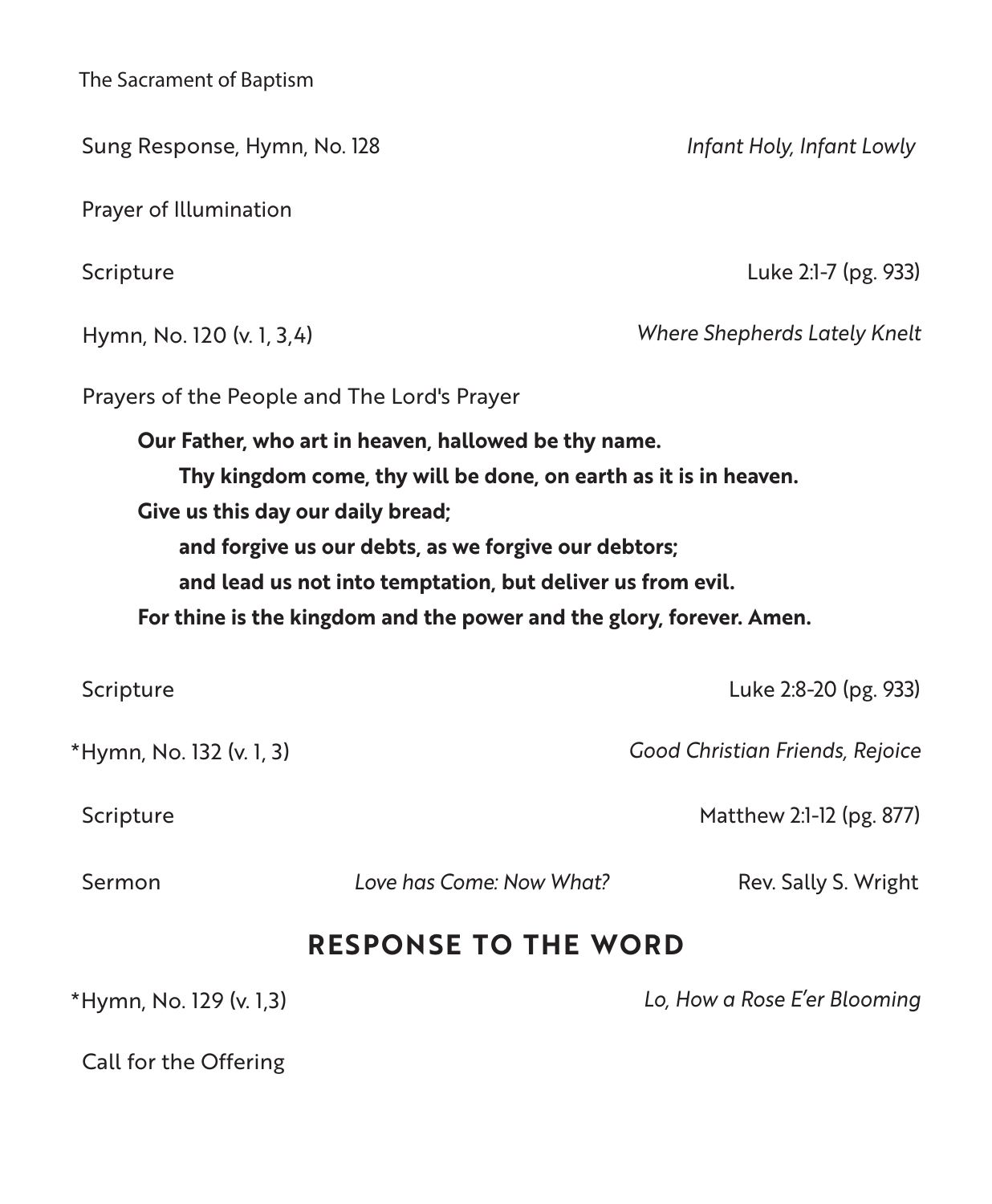Offertory Anthem *Little Lamb* by Dale Ramsey; Gwen Coleman, soprano

Sung Response

**As they offered gifts most rare at thy manger, rude and bare, so may we with holy joy, pure and free from sin's alloy, all our costliest treasures bring, Christ, to thee, our heavenly king.**

Prayer of Dedication

\*Hymn, No. 136 (v. 1,3) *Go, Tell It on the Mountain*

\*Benediction

\*Postlude *Toccatina on "Angels We Have Heard on High"* by Richard Elliott; Dr. Elisa Bickers, organ

*\*All who are able may stand © A-705103 for all hymns*

# **ABOUT TODAY'S MUSIC**

Raised and confirmed at Village Church, Dr. Gwendolyn Margaret Coleman is professor of voice at the University of Cincinnati College-Conservatory of Music. She is also proud Auntie to little Margaret Josephine, and shares the honor of being her namesake with Anna Josie Lesh. Village Choir member Dale Ramsey composed "Little Lamb," which is a setting of William Blake's beloved poem, in celebration of today's baptism.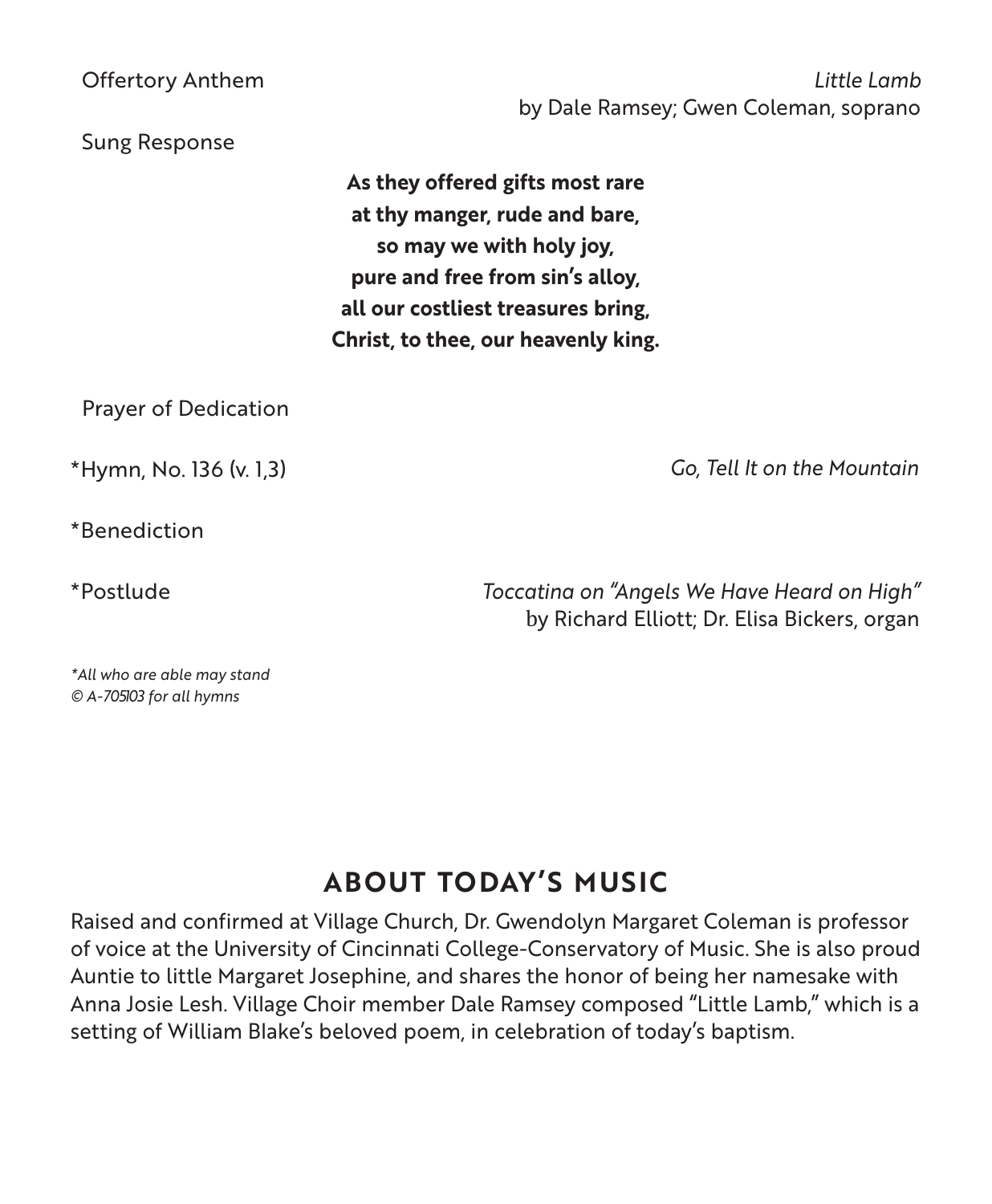

**Get Your 2022 Star Word Next Sunday**

Star Words for 2022 will be available in worship on Sunday, Jan. 2. Star Words have become a modern-day ritual related to Epiphany (Jan. 6), when the wise ones are believed to have reached the Christ child by following the star. Like the wise ones, we seek Jesus, trusting that God uses many paths to bring us closer to the Divine.

Star Words are paper or wooden stars with one word on each related to our spiritual life in Christ. You are encouraged to simply draw a star out of the basket and thus let the word choose you (rather than hunting through the basket for a word you like). The idea is to journey with your word through the coming year—to watch where it shows up, how it moves your heart and the ways it brings you closer to God.

If you miss worship on Jan. 2, baskets of Star Words will be available on Sunday, Jan. 9, in the Narthex, Welcome Center and Friendship Hall. After Jan. 9, Star Words will be available at the south reception desk.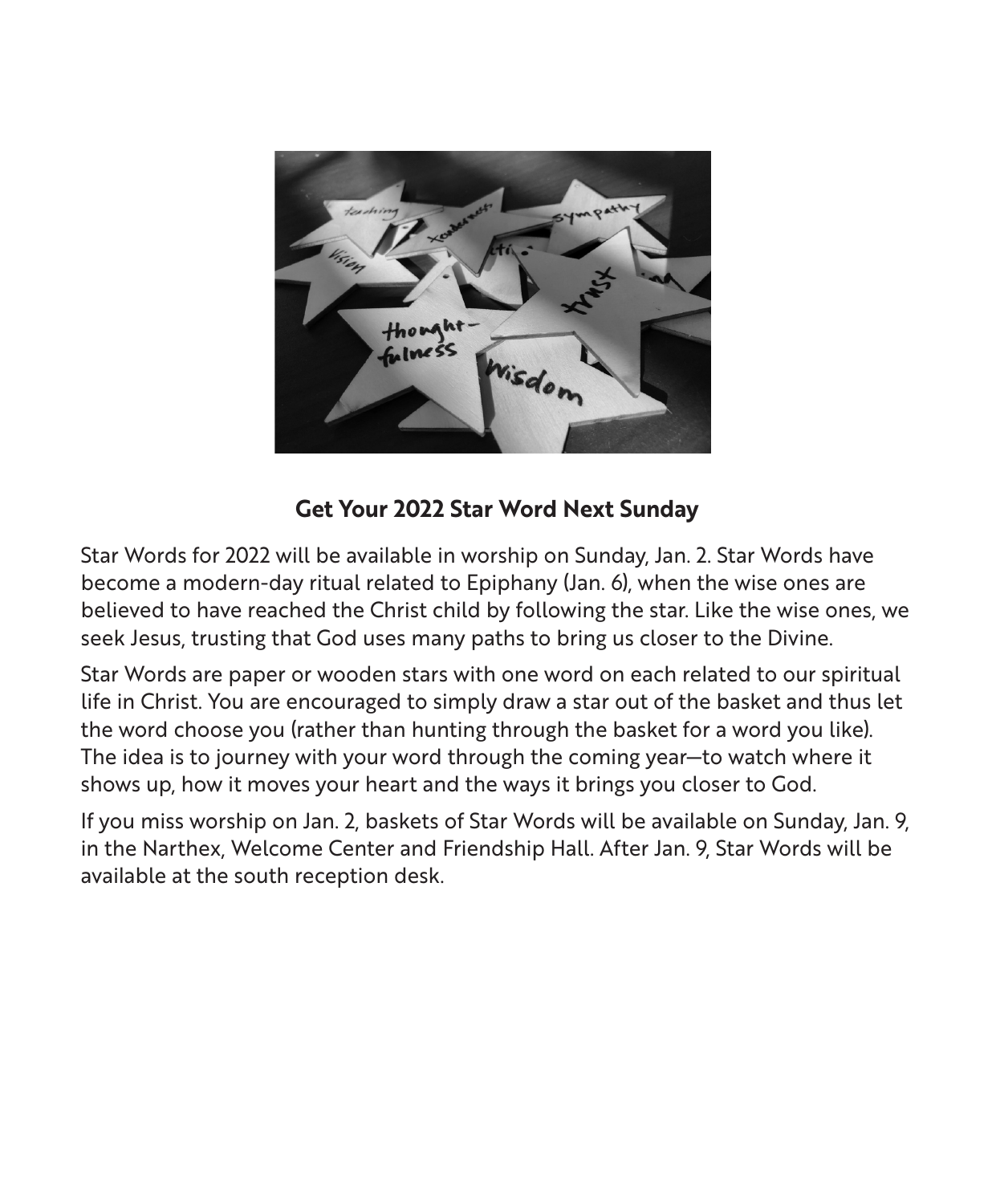# **WELCOME TO VILLAGE CHURCH**

We're so happy to have you worshiping with us today! Visit villagepres.org to learn more about Village Church, including upcoming events, ways to connect and serve, how to give and more.

**New to Us?** Village Presbyterian Church is a Presbyterian Church (USA) family of faith that is inclusive and welcoming of all people. We are one church worshiping at two campuses. Our Mission Campus is located at 6641 Mission Road in Prairie Village, and our Antioch Campus is located at 14895 Antioch Road in Overland Park.

**The Gathering** – Join us for The Gathering, an alternative style of worship at Village Church, 5 p.m. Sundays in Friendship Hall at our Mission Campus. Worship resumes Jan. 2. Learn more at vpcthegathering.org.

**Get Village Church News & Updates** – Sign up to receive the weekly eNews, Rev. Tom Are's weekly eNote and Daily Devotional emails at villagepres.org/subscribe.

**Celebrating the Sacrament of Baptism today** – Please welcome the newest member into our faith community as we celebrate the baptism of Margaret Josephine Lesh, daughter of Katie Coleman and Joey Lesh.

### **CHILDREN & FAMILY MINISTRY**

**Family Worship Sunday Today** – No Lighthouse. Children are encouraged to worship with their families.

**Preschool Parent Information Meeting: Village Church Preschool-Mission Campus** – Do you know a 3-, 4- or 5-year-old who is ready for preschool? Join us for a Preschool Information Meeting in preparation for the 2022-2023 school year from 10-11:15 a.m. Tuesday, Jan. 11, in Room 232, Mission Campus. Questions? Contact Sarah McKee (sarah.mckee@villagepres.org). Child care is available upon request. Email marjean@villagepres.org by Tuesday, Jan. 4, for child care reservations.

#### **MUSIC**

**2nd Thursday Recital with the Stan Kessler Trio** – 12:15 p.m. Thursday, Jan. 13, Mission Campus Sanctuary. Trumpeter Stan Kessler is one of Kansas City's most popular jazz musicians.

**Seeking Volunteers** – We are seeking volunteers to help answer the phones at the Mission Campus south reception desk occasionally for 2-4 hours during the 8:30 a.m.-4:30 p.m. workday Monday through Friday. The phone system is very easy to learn and it's a great place to meet lots of people. If you are interested in a job that doesn't require a regular commitment, call Karen at the south reception desk at 913-262-4200.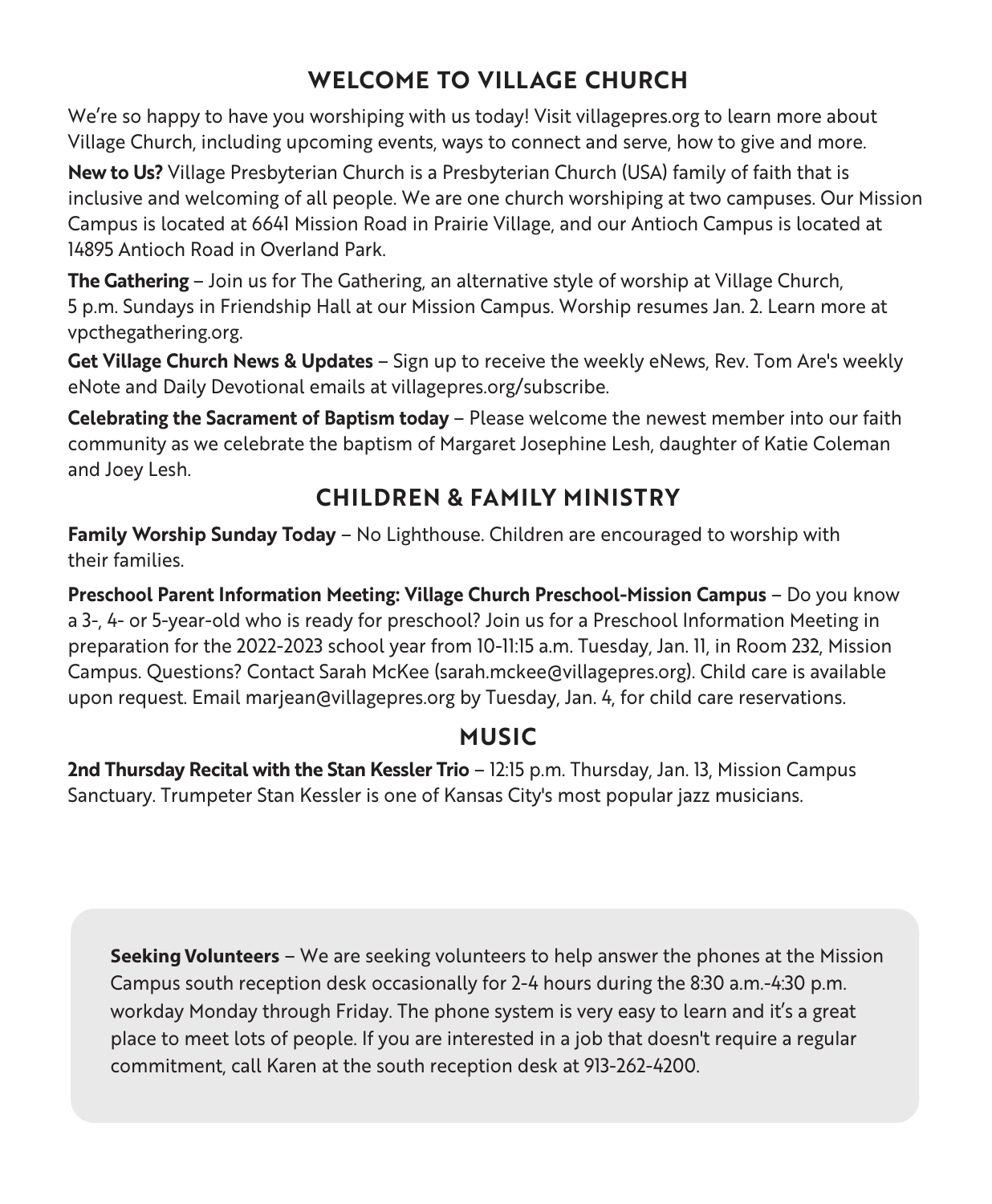#### **PASTORAL CARE & COUNSELING**

**First Faith & Grief Lunch of 2022 is Jan. 4** – Join us on Tuesday, Jan. 4, when guest speaker Toni Wood shares "The Gift of Time." This lunch gathering starts at noon in Friendship Hall. Lunch and discussion around tables follows Toni's presentation.

**Growing Through Grief Jan. 19** – The Pastoral Care Department is here to offer support and comfort when grief is hard to bear. Growing through Grief, a five-week series, is every Wednesday at 9:30 a.m. Jan. 19 through Feb. 16 in Room 132. The series is offered at no cost and is open to all. Registration is required; contact Linda Alley at 913-671-2327 or linda.alley@villagepres.org.

#### **YOUTH MINISTRY**

**Weekly Activities Resume Jan. 9** – Check out villagepresyouth.org for more information. Merry Christmas!

**Need a Pledge Card?** They are available in the narthex or you can pledge online at villagepres.org/commitment-form. Fill one out and join the team.

Follow us on Facebook @villagepres

Follow us on Instagram @villagechurchpv

Subscribe to Village Pres Sermon Podcasts on Apple Podcasts, Google Podcasts, Amazon Music, Spotify and Stitcher